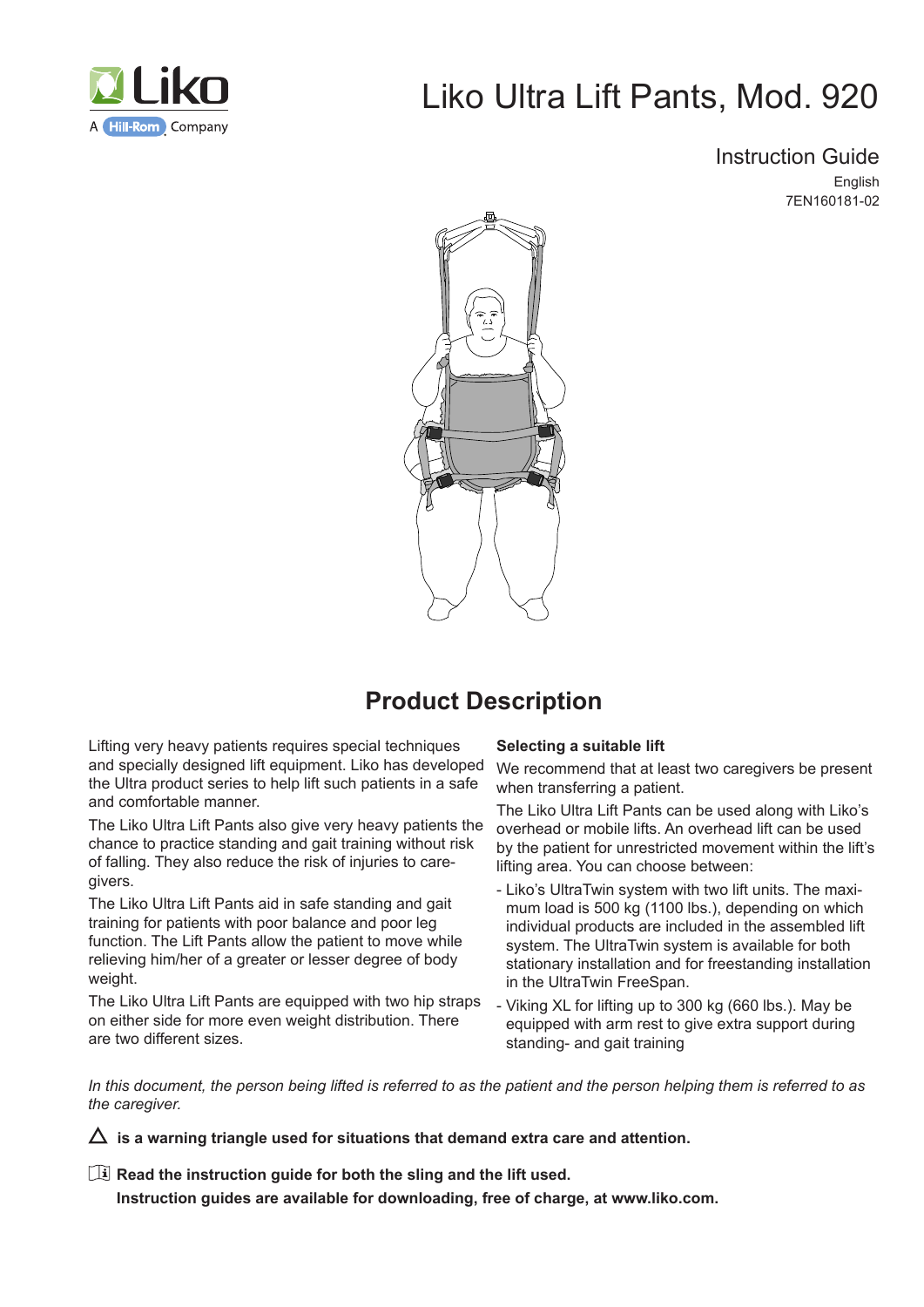## **Table of Contents**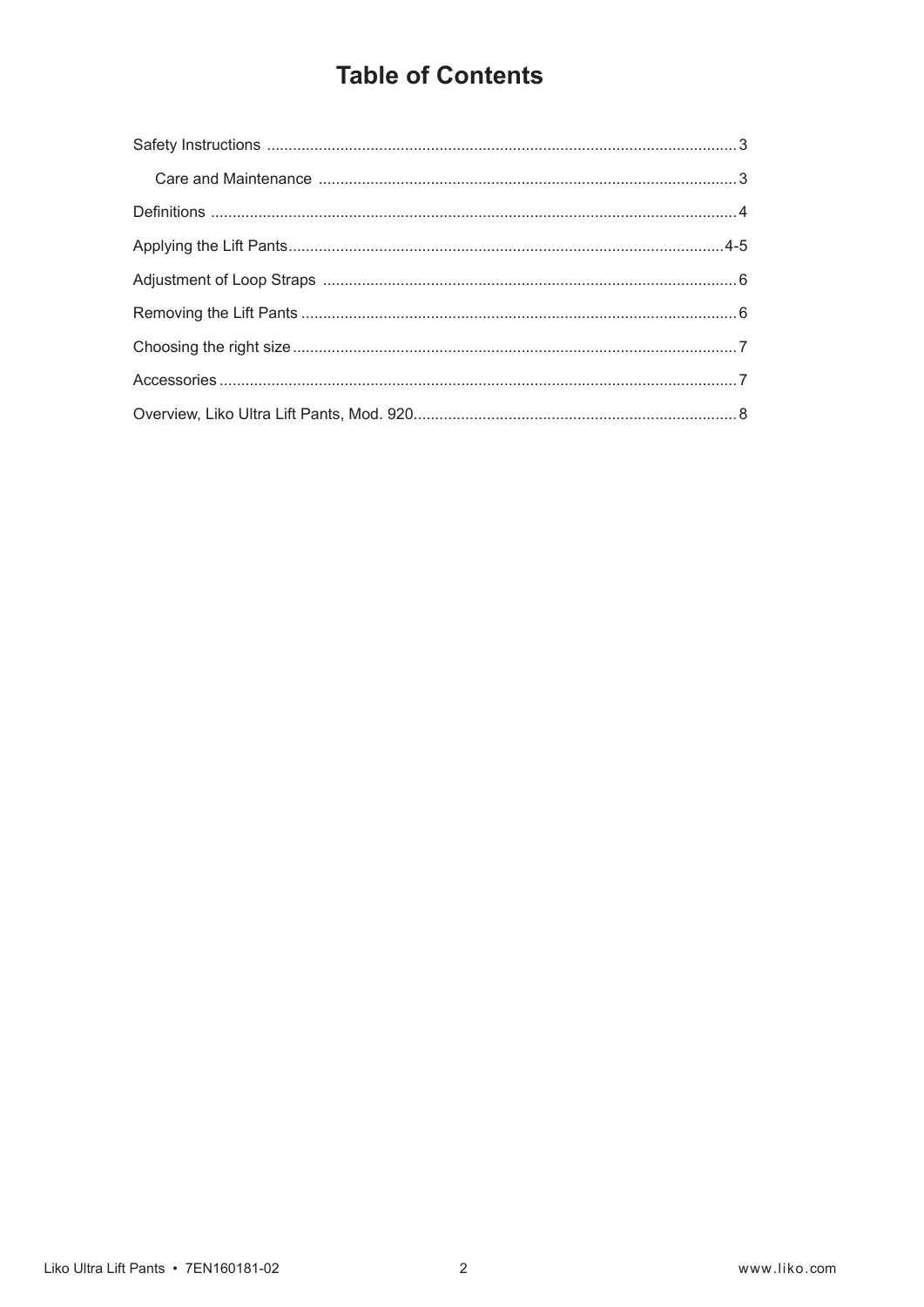## **Safety Instructions**

### **Before lifting, remember the following:**

- Decide on a case by case basis whether you need one or more caregivers.
- Plan the lifting operation before the lift to make it as safe and convenient as possible.
- Although Liko's slingbars are equipped with safety latches, special caution must be exercised: Before the patient is lifted from the underlying surface, but after the straps have been fully extended, make sure the straps are properly connected to the slingbar.
- Never lift a patient higher than what is appropriate given the patient's condition. Adjust the lift's maximum lifting height in order to make it impossible to lift a patient higher than he/she wants.
- Never leave a patient unattended during a lifting situation.
- Make sure that the wheels on the wheelchair, bed, gurney, etc., are locked during the lifting/transfer operation.
- Make sure that the lift used has a working emergency lowering device.

### $C \nvert C$  Medical technical class I product

Liko Ultra Lift Pants have been tested by an accredited testing institute and comply with all requirements for MDD Class I products and the harmonized EN ISO 10535 standard.

Under patent in the USA. Patent pending in Canada and Europe.

Liko is quality certified according to ISO 9001 and its equivalence for the medical device industry, ISO 13485. Liko is also certified according to environmental standard ISO 14001.

Liko's products undergo continuous development, which is why we reserve the right to make product changes without prior notice. Contact your Liko representative for advice and information about product upgrades.

### **IMPORTANT!**

Lifting and transferring a patient always involves a certain level of risk. Read the instruction guide for both the patient lift and lifting accessories before use. It is important to completely understand the contents of the instruction guide. The equipment should only be used by trained personnel. Ensure that the lifting accessories are suitable for the lift used. Exercise care and caution during use. As a caregiver, you are always responsible for the patient's safety. You must be aware of the patient's ability to make it through the lifting situation.

### **Care and Maintenance**

Inspect the sling regularly, especially after washing. Inspect the following points with regard to wear and damage:

- Fabric
- Straps
- Seams
- Suspension loops
- Buckles

Do not use damaged lifting accessories. If anything is unclear, please contact the manufacturer or supplier.

**Washing instructions:** See the sling's product label.

#### **Expected Life Time**

The product has an expected life time of 1-3 years with normal use. Expected life time varies depending on the fabric, use frequency, washing procedure, and weight carried.

### **Periodic Inspection**

The product must be inspected at least once every 6 months. More frequent inspections might be required if the product is used or washed more often than normal. See Liko's protocol Periodic Inspection for the respective product.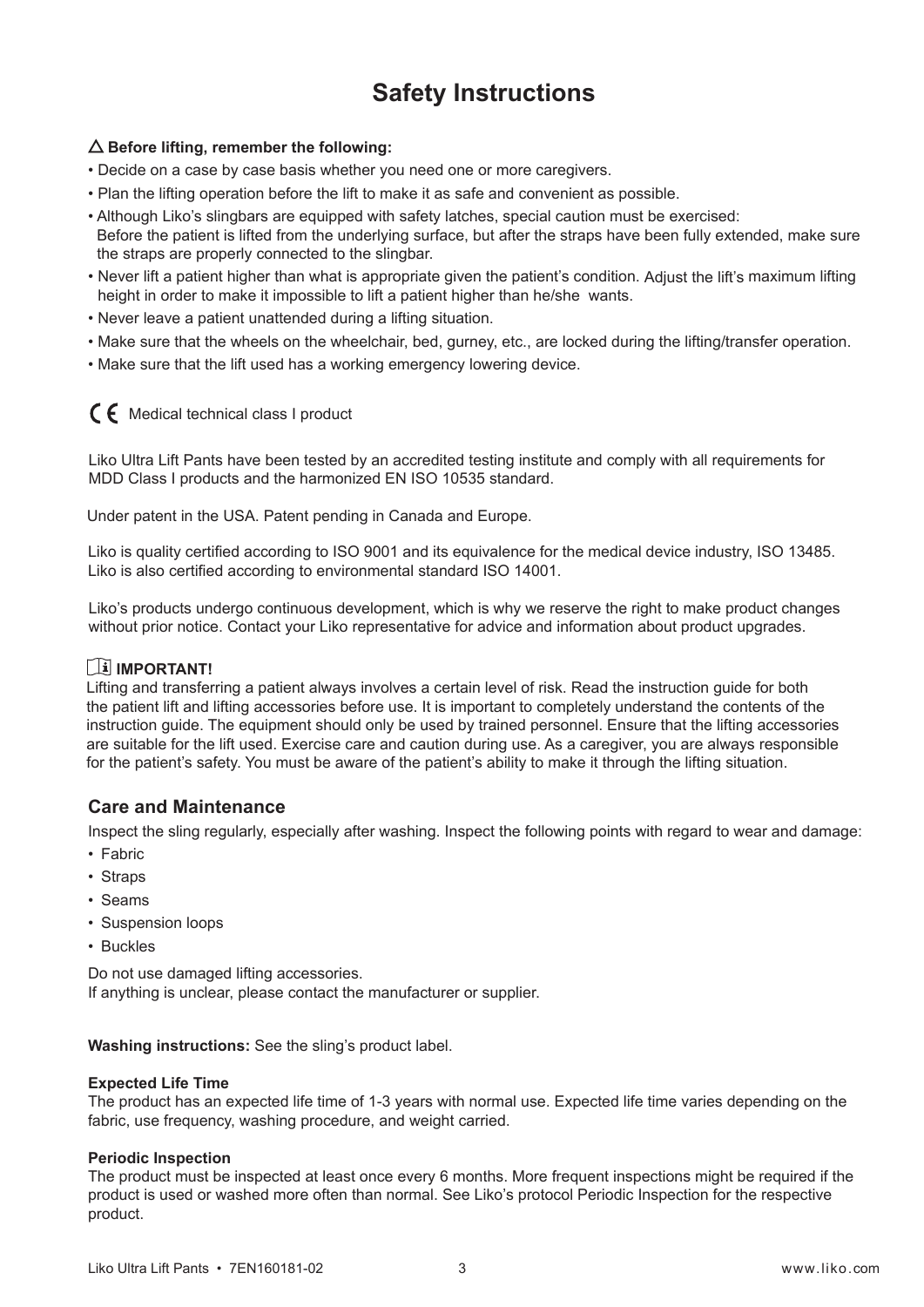## **Definitions**



- 1. Rear suspension straps
- 2. Product label
- 3. Serial number
- 4. Size marking (only for size XXL)
- 5. Loop straps
- 6. Rear part
- 7. Upper hip strap
- 8. Lower hip strap
- 9. Front part
- 10. Front suspension strap

### **Applying the Lift Pants**



The initial position when using the Liko Ultra Lift Pants are the sitting position. The patient leans to the side so that the Lift Pants can be slid into place under the buttocks. Place the Lift Pants as far under the patient as possible with the product label facing out from the back. Make sure that the Lift Pants are centered and in a good position with as much pant material in back as in front. Adjust as needed.

Pull the front section of the Lift Pants up between the legs so that the hip straps are accessible from the front.

Feed the front suspension straps through the loop straps using the appropriate loop (see page 6, Adjusting the Loop Straps).

**Alternative application of the Liko Ultra Lift Pants**: The patient can be lifted in a normal sling and then lowered onto the Lift Pants placed on a chair or at the edge of the bed. The sling used can be e.g. the Liko Ultra Sling Mod. 06, Liko Original High Back Sling Mod. 20 or Liko Soft Original High Back Sling Mod. 26. This application makes it easier if for some reason the patient cannot lean to the side, or if there is no room to apply the Lift Pants from the side.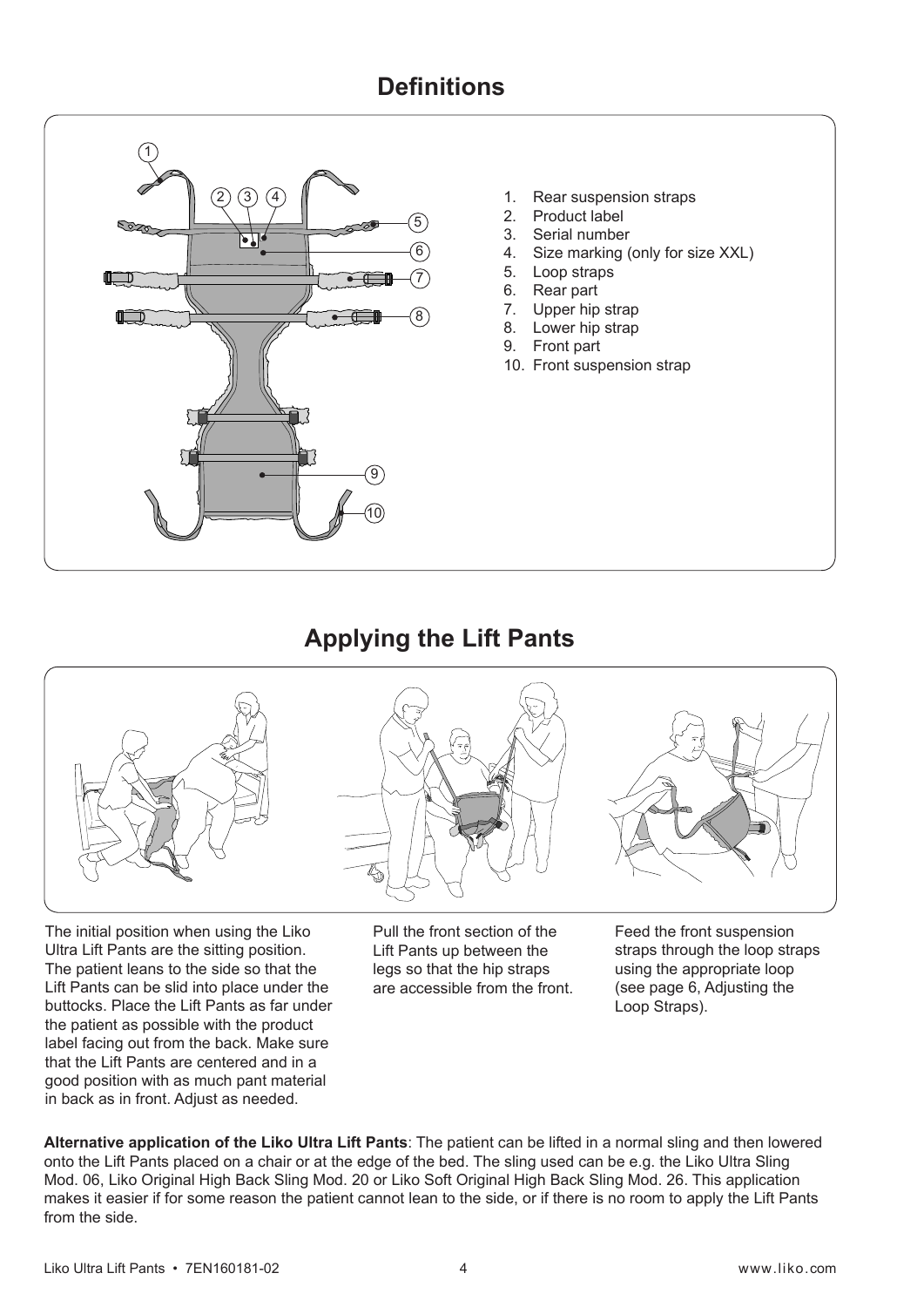

Fasten the hip strap's buckles and pull tight. Depending on the size of the patient, either one or both hip straps may be fastened from the standing position.



Connect the rear suspension straps onto the rear hooks on the slingbar, or onto the rear slingbar. Connect the front suspension straps to the front hooks on the slingbar or to the front slingbar. The outermost strap loop is the most commonly used.



**Before assisting the patient to his/her feet:** Make sure the patient has a steady footing on the floor to lighten the load during the raising. Run the lift slightly upwards to apply tension to the suspension straps without lifting the buttocks, and make sure that the loop straps are providing adequate support around the patient's upper body.

**During the lifting operation:** Pull the lift forward in the direction of movement so that weight transfer takes place properly until the patient is upright and well-balanced.

When the patient has gained his/her balance standing, the lifting height is adjusted to provide appropriate relief with help from the Lift Pants. Gait training can now begin!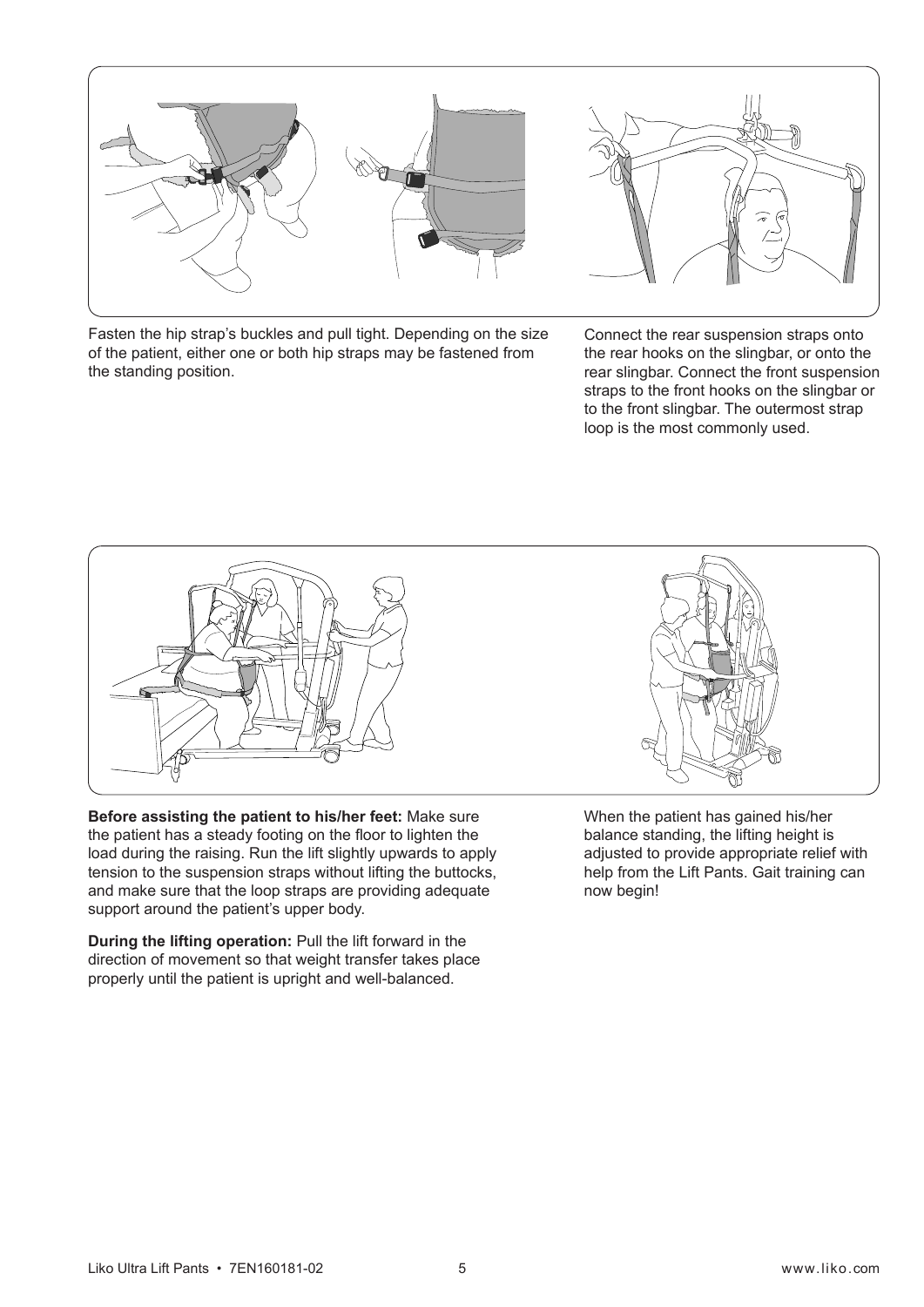## **Adjusting the Loop Straps**



The loop straps should be neither too loose nor too tight around the upper body. Resistance with comfort is best.

A smaller person can have the suspension straps fed through an inner loop.

A larger person can have the suspension straps fed through an outer loop.

## **Removing the Lift Pants**



Loosen the hip straps before lowering the patient down into a sitting position to avoid undue pressure from the hip straps.

The patient leans to the side. Seize hold of the outer corner of the rear part of the Lift Pants. Now fold the Lift Pants in under itself and pull it away.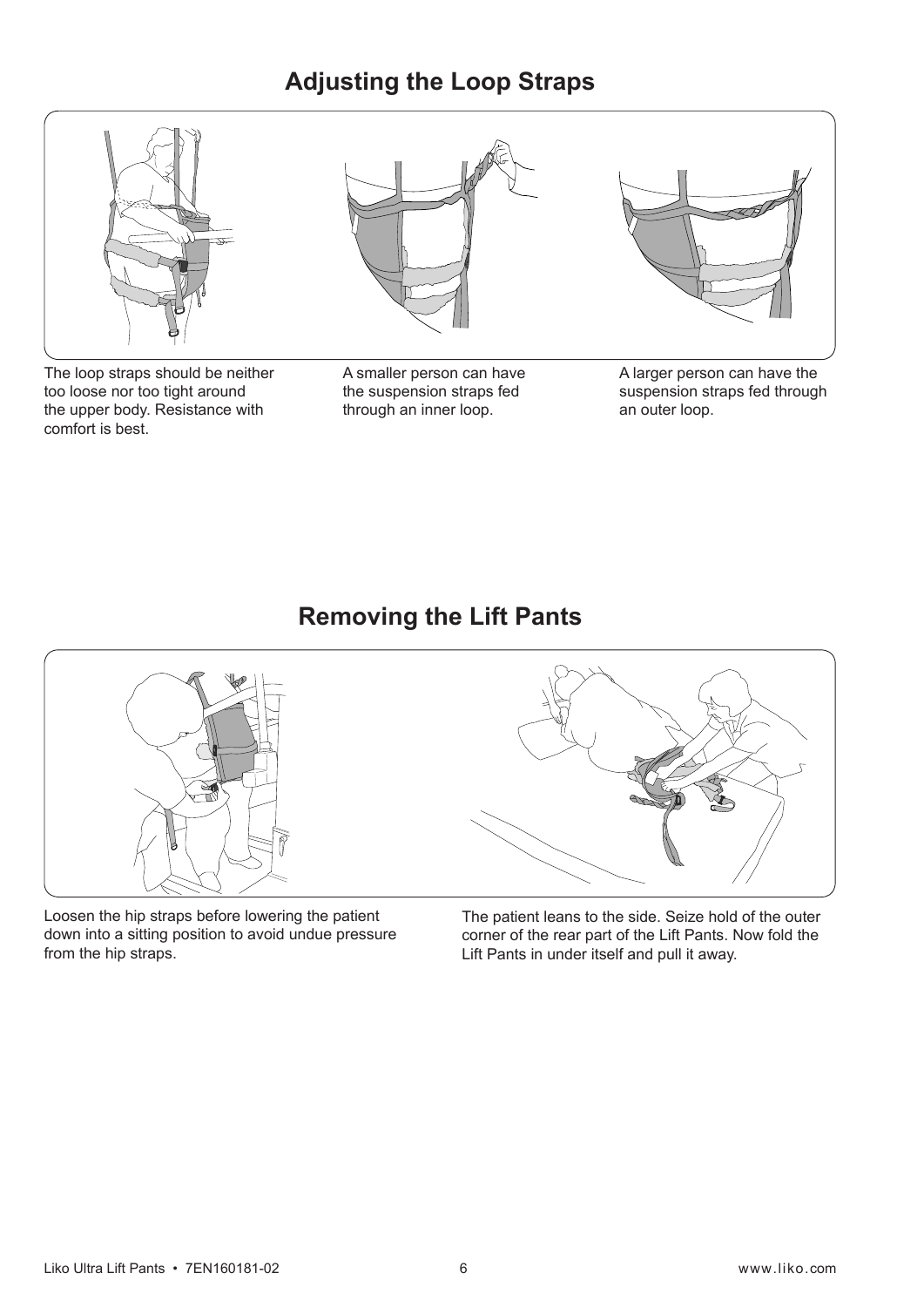## **Choosing the right size**

Choosing the right size is important for a safe and secure lift and for reaching the required lift height. Liko Ultra Lift Pants should reach above waist height but not so high that the loop straps cut into the armpits. Refer to the measurement table below for guidance. Size XXXL has higher fabric sections and longer hip straps in order to reach around a larger belly.

 $\Delta$  Do not choose too large size as this can mean that the required lift height cannot be achieved.



| l Measurement |                                                      |                   |
|---------------|------------------------------------------------------|-------------------|
| XXL           | 185-260 cm (73-102 inch.)   150-210 cm (59-83 inch.) | 140 cm (55 inch.) |
| <b>XXXL</b>   | 185-300 cm (73-118 inch.)   150-250 cm (59-98 inch.) | 150 cm (59 inch.) |

## **Accessories**



Padded cases for shoulder strap Prod. No. 3666021 Pressure-relieving padded cases for mounting onto the forward and/or rear suspension straps.

The padded cases come with Velcro along one longitudinal side for easy mounting.



**Solo Cover for Ultra Lift Pants (XXL/XXXL) Prod. No. 3692908** Solo Cover for Ultra Lift Pants (XXL and XXXL) is a protective cover made from disposable material. It is used to avoid dirtying the Lift Pants and to prevent contagion.



### **Loop Clips Prod. No. 3666033-37**

A practical accessory for indicating the loops that work for a certain person. This makes it easier for caregivers to choose the right loop when applying the Lift Pants.